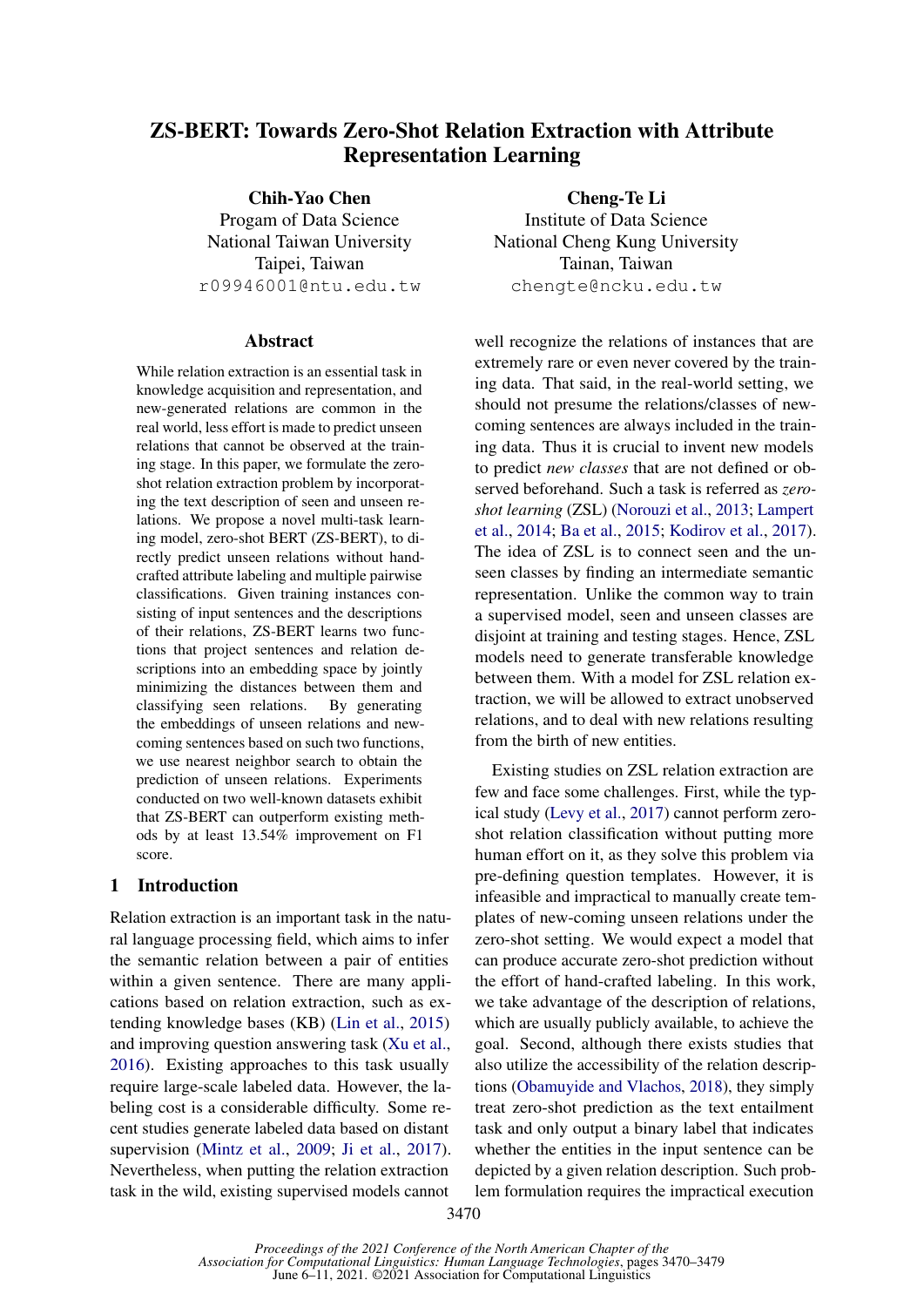<span id="page-1-1"></span>

Figure 1: An example for elaborating our ZS-BERT.

of multiple classifications over all relation descriptions, and cannot make relations comparable with each other.

This paper presents a novel model, *Zero-shot BERT* (**ZS-BERT**), to perform zero-shot learning for relation extraction to cope with the challenges mentioned above. ZS-BERT takes two model inputs. One is the *input sentence* containing the pair of target entities, and the other is the *relation description*, i.e., text describing the relation of two target entities. The model output is the *attribute vector*<sup>[1](#page-1-0)</sup> depicting the relation. The attribute vector can be considered as a semantic representation of the relation, and will be used to generate the final prediction of unseen relations. We think a better utilization of relation descriptions by representation learning is more cost-effective than collecting tons of instances with labeled relations. Therefore, an essential benefit of ZS-BERT is free from heavycost crowdsourcing or annotation, i.e., annotating what kind of attribute does a class have, which is commonly used in zero-shot learning problem [\(Lu](#page-9-7) [et al.,](#page-9-7) [2018;](#page-9-7) [Lampert et al.,](#page-8-3) [2009\)](#page-8-3).

Figure [1](#page-1-1) depicts the overview of the proposed ZS-BERT, which consists of five steps. Each training instance is a pair of input sentence  $X_i$  and its corresponding relation's description  $D_i$ . First, we learn a projection function  $f$  that projects the input sentence  $X_i$  to its corresponding attribute vector, i.e., sentence embedding. Second, we learn another mapping function  $q$  that encodes the relation description  $D_i$  as into its corresponding attribute vector, which is the semantic representation of  $D_j$ . Third, given the training instance  $(X_i, D_j)$ , we train ZS-BERT by minimizing the distance between attribute vectors  $f(X_i)$  and  $g(D_i)$  in the embedding space. Fourth, with the learned  $g(D_l)$ , we are allowed to project the unseen relation's description  $D_l$  into the embedding space so that unseen classes can be as separate as possible for zero-shot prediction. Last, given a new input sentence  $Z_k$ , we can use its attributed vector  $f(Z_k)$  to find the nearest neighbor in the embedding space as the final prediction. In short, the main idea of ZS-BERT is to learn the representations of relations based on their descriptions, and to align the representations with input sentences, at the training stage. In addition, we exploit the learned alignment projection functions  $f$  and  $g$  to generate the prediction of unseen relations for the new sentence so that the zero-shot relation extraction can be achieved. Our contributions can be summarized as below.

- Conceptually, we formulate the zero-shot relation extraction problem by leveraging text descriptions of seen and unseen relations. To the best of our knowledge, we are the first attempt to directly predict unseen relation under the zero-shot setting via learning the representations from relation descriptions.
- Technically, we propose a novel deep learningbased model,  $ZS-BERT<sup>2</sup>$  $ZS-BERT<sup>2</sup>$  $ZS-BERT<sup>2</sup>$ , to tackle the zeroshot relation extraction task. ZS-BERT learns the projection functions to align the input sentence with its relation in the embedding space, and thus is capable of predicting relations that were not seen during the training stage.
- Empirically, experiments conducted on two well-known datasets exhibit that ZS-BERT can significantly outperform state-of-the-art methods for predicting unseen relations under the ZSL setting. We also show that ZS-BERT can be quickly adapted and generalized to fewshot learning when a small fraction of labeled data for unseen relations is available.

# 2 Related Work

BERT-based Relation Extraction. Contextual representation of words is effective for NLP tasks. BERT [\(Devlin et al.,](#page-8-4) [2019\)](#page-8-4) is a pre-training language model that learns useful contextual word representations. BERT can be moderately adopted

<span id="page-1-0"></span><sup>&</sup>lt;sup>1</sup>The terms, "attribute vector", "embedding", and "representation", are used interchangeably throughout this paper.

<span id="page-1-2"></span> $2^2$ Code and implementation details can be accessed via: <https://github.com/dinobby/ZS-BERT>.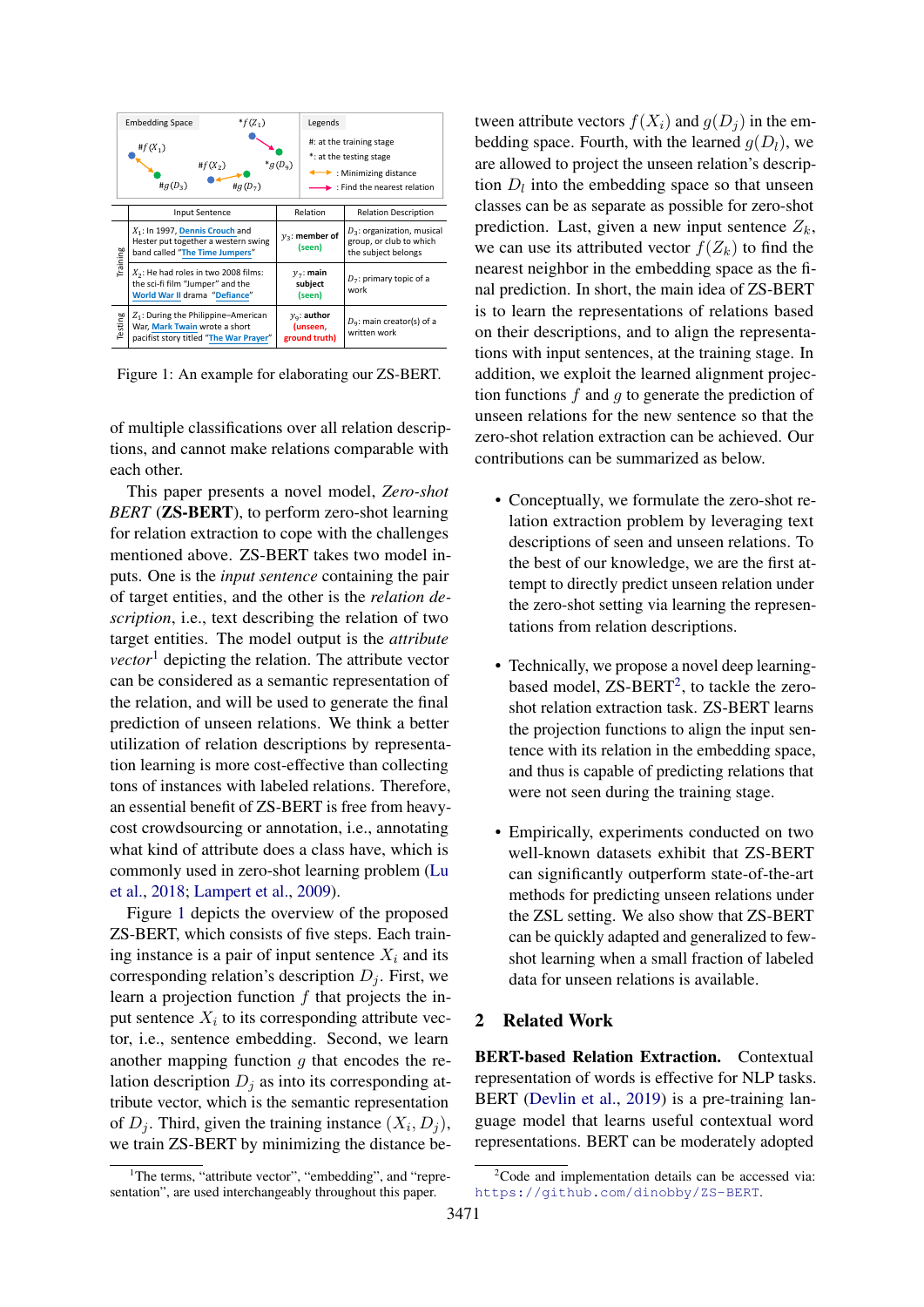for supervised or few-shot relation extraction. R-BERT [\(Wu and He,](#page-9-8) [2019\)](#page-9-8) utilize BERT to generate contextualized word representation, along with entities' information to perform supervised relation extraction and have shown promising result. BERT-PAIR [\(Gao et al.,](#page-8-5) [2019\)](#page-8-5) makes use of the pre-train BERT sentence classification model for few-shot relation extraction. By pairing each query sentence with all sentences in the support set, they can get the similarity between sentences by pretrained BERT, and accordingly classify new classes with a handful of instances. These models aim to solve the general relation extraction task, which are more or less having ground truth, rather than having it under the zero-shot setting.

Zero-shot Relation Extraction. Relevant studies on zero-shot relation extraction are limited. To the best of our knowledge, there are two most similar papers, which consider zero-shot relation extraction as two different tasks. [Levy et al.](#page-9-5) [\(2017\)](#page-9-5) treat zero-shot relation extraction as a question answering task. They manually define 10 question templates to represent relations, and generate the prediction by training a reading comprehension model to answer which relation satisfies the given sentence and question. However, it is required to have human efforts on defining question templates for unseen relations so that ZSL can be performed. Such annotation by domain knowledge is unfeasible in the wild when more unseen relations come. On the contrary, the data requirement of ZS-BERT is relatively lightweight. For each relation, we only need one description that could express the semantic meaning. The descriptions of relations are easier to be collected as we may access them from open resources. Under such circumstances, we may be free from putting additonal effort to the annotation.

[Obamuyide and Vlachos](#page-9-6) [\(2018\)](#page-9-6) formulate ZSL relation extraction as a textual entailment task, which requires the model to predict whether the input sentence containing two entities matches the description of a given relation. They use Enhanced Sequential Inference Model (ESIM) [\(Chen](#page-8-6) [et al.,](#page-8-6) [2016\)](#page-8-6) and Conditioned Inference Model (CIM) [\(Rocktäschel et al.,](#page-9-9) [2015\)](#page-9-9) as their entailment methods. By pairing each input sentence with every relation description, they train the models to answer whether the paired texts are contradiction or entailment. This allow the model to inference on input sentence and unseen relation description pair, thus is able to predict unseen relation accordingly.

## 3 Problem Definition

Let  $Y_s = \{y_s^1, ..., y_s^n\}$  and  $Y_u = \{y_u^1, ..., y_u^m\}$  denote the sets of seen and unseen relation labels, respectively, in which  $n = |Y_s|$  and  $m = |Y_u|$  are the numbers of relations in two sets. Such two sets are disjoint, i.e.,  $Y_s \cap Y_u = \emptyset$ . For each relation label in seen and unseen sets, we denote the corresponding attribute vector as  $a_s^i \in \mathbb{R}^{n \times d}$ and  $a_u^i \in \mathbb{R}^{m \times d}$ , respectively. Given the training set with  $N$  samples, consisting of input sentence  $X_i$ , entities  $e_{i1}$  and  $e_{i2}$ , and the description  $D_i$ of the corresponding seen relation  $y_s^j$ , denoted as  $\{S_i = (X_i, e_{i1}, e_{i2}, D_i, y_s^j)\}_{i=1}^N$ . Our goal is to train a zero-shot relation extraction model M, i.e.,  $\mathcal{M}(S_i) \to y_s^i \in Y_s$ , based on the training set such that using  $M$  to predict the *unseen* relation  $y_u^k$  of a testing instance S', i.e.,  $\mathcal{M}(S') \to y_u^j \in Y_u$ , can achieve as better as possible performance.

We train the model  $M$  so that the semantics between input sentence and relation description can be aligned. We learn  $M$  by minimizing the distance between two embedding vectors  $f(X_i)$  and  $g(D_i)$ , where learnable functions f and g project  $X_i$  and  $D_i$  into the embedding space, respectively. When new unseen relation  $y_u^j$  and its description is in hand, we can project the description of  $y^{\hat{j}}_u$  to the embedding space by function  $g$ . When testing, new instance  $S' = (Z_j, e_{j1}, e_{j2}, D_j)$  is input, in which  $Z_i$  denotes new sentence containing entities  $e_{i1}$  and  $e_{j2}$ , we project  $Z_i$  to the embedding space by our learned function  $f$ , and find the nearest neighboring unseen relation  $y_u^j$ , where  $Z_i$  and  $y_u^i$  are both unknown at the training stage.

## 4 The Proposed ZS-BERT Model

We give an overview of our ZS-BERT in Figure [2.](#page-3-0) The input sentence  $X_i$  is tokenized and sent into the upper-part ZS-BERT encoder to obtain contextual representation. We specifically extract the representation of [CLS],  $H_0$ , and two entities' representations  $H_e^1, H_e^2$ , and then concatenate them to derive sentence embeddings  $\hat{a}_s^i$ , by a fully-connected layer and activation operation. In the bottom part, we use Sentence-BERT [\(Reimers and Gurevych,](#page-9-10) [2019\)](#page-9-10) to obtain attribute vector  $a_s^i$  for seen relations by encoding the corresponding description of relation  $D_i$ . We train ZS-BERT under a multitask learning structure. One task is to minimize the distance between attribute vector  $a_s^i$  and sentence embedding  $\hat{a}_s^i$ . The other is to classify the seen relation  $y_s^j$  at the training stage, in which a softmax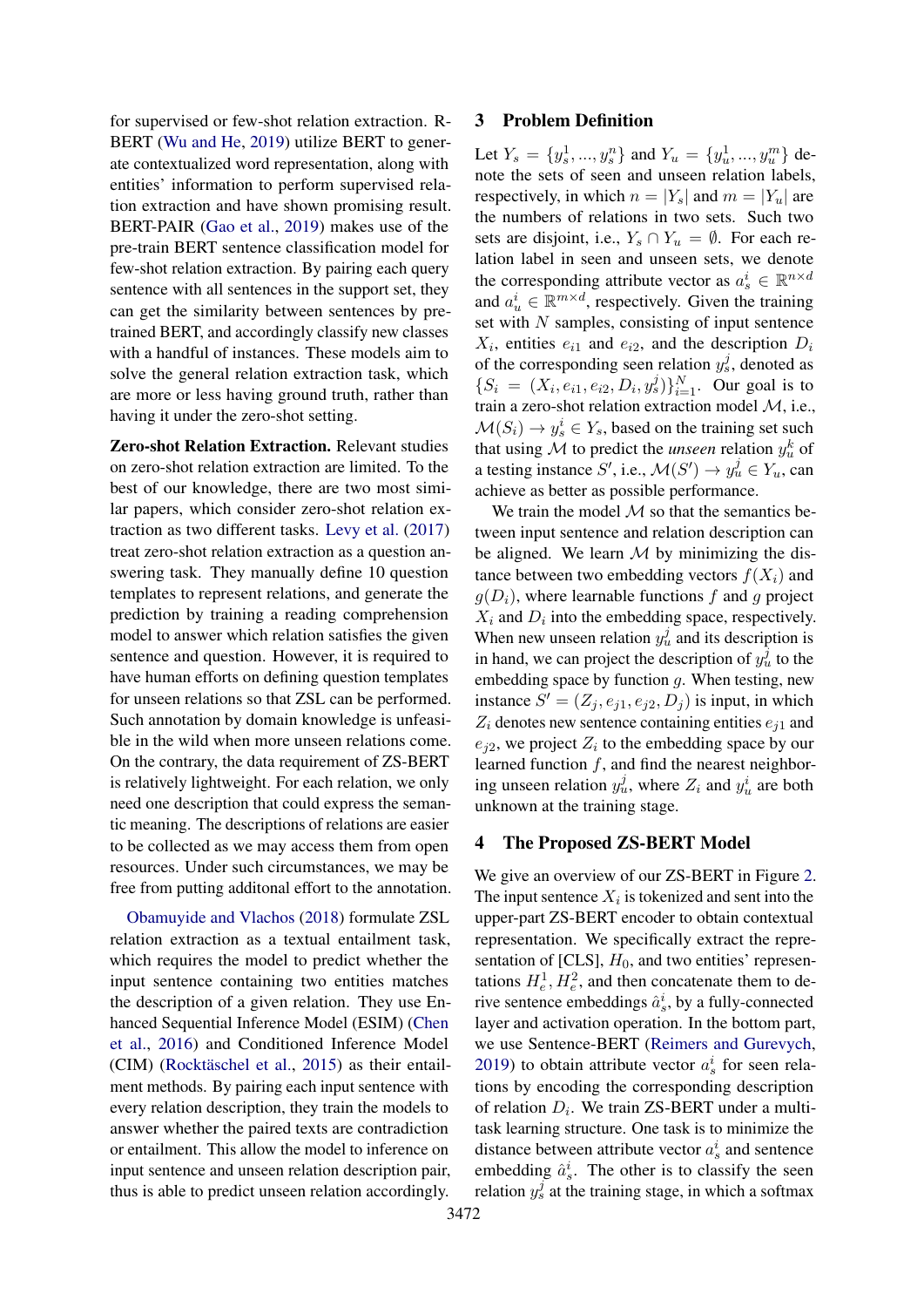<span id="page-3-0"></span>

Figure 2: The overall architecture of our model.

layer that accepts relation embedding is used to produce the relation classification probability. At the testing stage, by obtaining the embeddings of new-coming sentences and unseen relations, we use  $\hat{a}_s^i$  and nearest neighbor search to obtain the prediction of unseen relations.

#### 4.1 Learning Relation Attribute Vectors

For each seen and unseen relation, we learn its representation that depicts the corresponding semantic attributes based on relation description  $D_i$ . Most relations are well-defined and their descriptions are accessible from online open resources such as Wikidata<sup>[3](#page-3-1)</sup>. We feed relation description  $D_i$  into a pre-trained Sentence-BERT encoder [\(Reimers and](#page-9-10) [Gurevych,](#page-9-10) [2019\)](#page-9-10) to generate the sentence-level representation as the attribute vector  $a^i$  of relations. This procedure is shown in the bottom part of Figure [2.](#page-3-0) The ground truth relation of the example is *publisher*, along with its description *Organization or person responsible for publishing books, games or software.* We feed only the relation description to the Sentence-BERT in order to get the attribute vector. That said, we consider the derived Sentence-BERT to be a projection function g that transforms the relation description  $D_i$  into  $a^i$ . Note that the relation attribute vectors produced by Sentence-BERT are fixed during model training.

#### 4.2 Input Sentence Encoder

We utilize BERT [\(Devlin et al.,](#page-8-4) [2019\)](#page-8-4) to generate the contextual representation of each token. We first tokenize the input sentences  $X_i$  with Word-Piece tokenization [\(Sennrich et al.,](#page-9-11) [2016\)](#page-9-11). Two special tokens [CLS] and [SEP] are appended to the first and last positions, respectively. Since the entity itself does matter in relation extraction, we use an entity marker vector, consisting of all zeros except the indices that entities appear in a sentence, to indicate the positions of entities  $e_{i1}$  and  $e_{i2}$ . Let  $H_0$  be the hidden state of the first special token [CLS]. We use a tanh activation function, together with a fully connected layer, to derive the representation vector  $H'_0$ , given by:  $H'_0 = W_0[tanh(H_0)] + b_0$ , where  $W_0$  and  $b_0$  are learnable parameters for weights and biases. We obtain the hidden state vectors of two entities,  $H_e^1$  and  $H_e^2$ , by averaging their respective tokens' hidden state vectors. The entity can be recognized via simple element-wise multiplication between entity marker vector and token hidden vector. Specifically, if an entity e consists of multiple tokens and the indices range from  $q$  to  $r$ , we average the hidden state vectors, and also add an activation operation with a fully connected layer to generate its representation of that entity, given by:  $H_e^c = W_e \left[ \tanh \left( \frac{1}{r-q+1} \sum_{t=q}^r H_t \right) \right] + b_e$ , where  $c = 1, 2$ . Note that the representations of two entities  $H_e^c(c = 1, 2)$  in the sentence shares the same parameters  $W_e$  and  $b_e$ . Then we learn the attribute vector  $\hat{a}_s^i$  by concatenating  $H'_0$ ,  $H_e^1$ , and  $H_e^2$ , followed by a hidden layer, given by:

$$
\hat{a}_s^i = W_1(tanh([H'_0 \oplus H_e^1 \oplus H_e^2])) + b_1, \quad (1)
$$

where  $W_1$  and  $b_1$  are learnable parameters, the dimensionality of  $\hat{a}_s^i$  is d, and  $\oplus$  is the concatenation operator.

## 4.3 Model Training

The training of our ZS-BERT model consists of two objectives. The first is to minimize the distance between input sentence embedding  $a_s^i$  and the corresponding relation attribute vector  $\hat{a}_s^i$  (i.e., *positive* pairs), meanwhile to ensure embedding pairs between input sentence embedding and mismatched relation (i.e., *negative* pairs) to be farther away from each other. The black arrow connecting  $a_s^i$  and  $\hat{a}_s^i$  in Figure [2](#page-3-0) is a visualization to indicate that we take both  $a_s^i$  and  $\hat{a}_s^i$  into consideration to achieve this goal. This is also reflected in the first term of our proposed loss function introduced

<span id="page-3-1"></span><sup>3</sup><https://www.wikidata.org>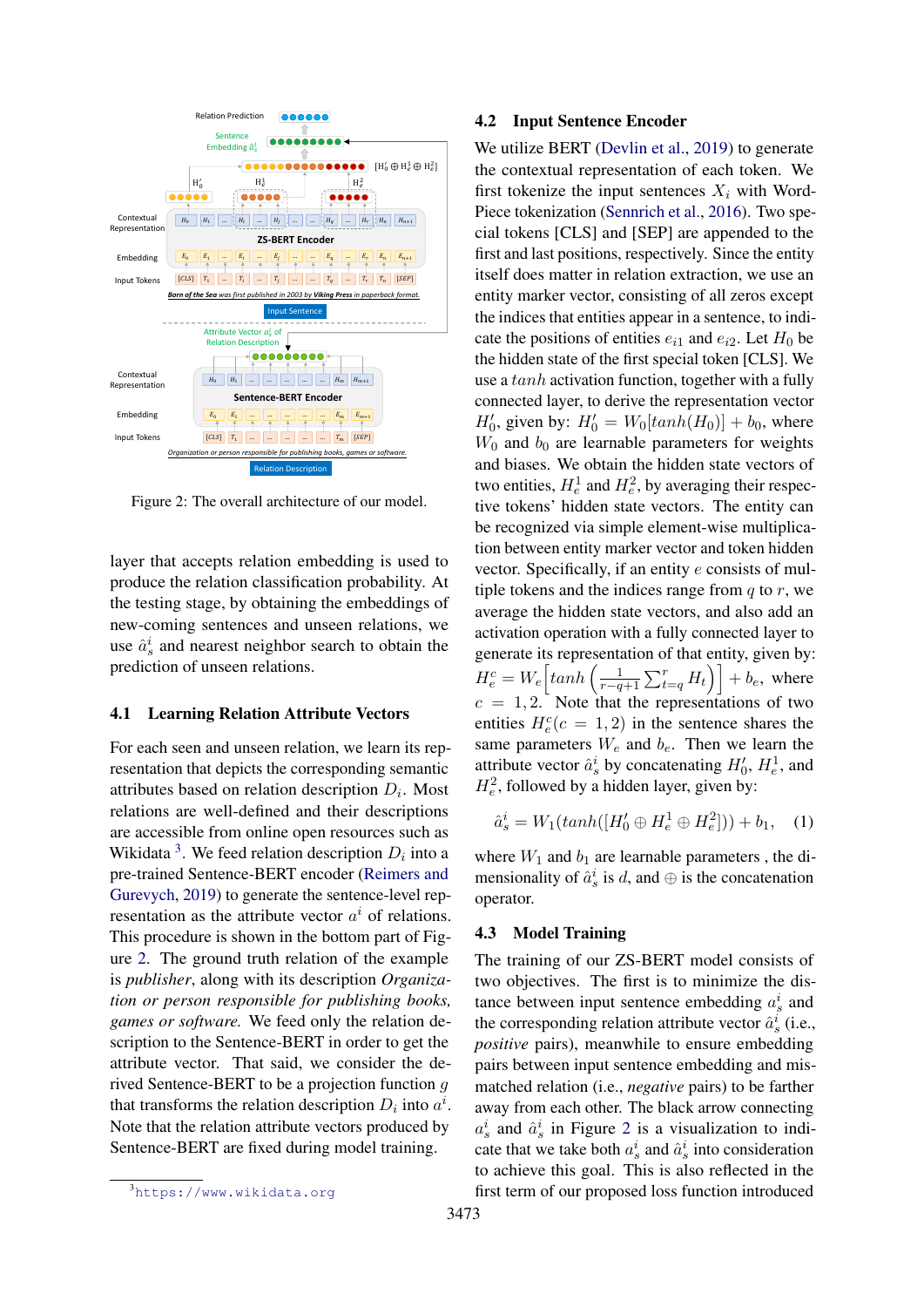Table 1: Datasets. "avg. len." is average sentence len.

<span id="page-4-1"></span>

|          | #instances | #entities | #relations | avg. len. |
|----------|------------|-----------|------------|-----------|
| Wiki-KB  | 1.518.444  | 306,720   | 354        | 23.82     |
| Wiki-ZSL | 94.383     | 77.623    | 113        | 24.85     |
| FewRel   | 56,000     | 72.954    | 80         | 24.95     |

below. The second objective is to maximize the accuracy of relation classification based on seen relations using cross entropy loss. We transform the relation embedding, along with a softmax layer, to generate a *n*-dimensional ( $n = |Y_s|$ ) classification probability distribution over seen relations:  $p(y_s|X_i, \theta) = softmax(W^*(tanh(\hat{a}_s^i)) + b^*),$ where  $y_s \in Y_s$  is the seen relation,  $\theta$  is the model parameter,  $W^* \in \mathbb{R}^{n \times h}$ , h is the dimension of hidden layer, and  $b^* \in \mathbb{R}^n$ . Note that we do not use the probability distribution but the input sentence embedding  $\hat{a}_s^i$  produced *intermediately* for predicting unseen relations under zero-shot settings.

<span id="page-4-0"></span>The objective function of ZS-BERT is as follows:

$$
L = (1 - \alpha) \sum_{i}^{N} \max(0, \gamma - a_s^i \cdot \hat{a}_s^i + \max_{i \neq j} (a_s^i \cdot \hat{a}_s^j)
$$

$$
- \alpha \sum_{i}^{N} y_s^i log(\hat{y}_s^i),
$$
(2)

where N is the number of samples,  $a_s^i$  is the relation attribute vector, and  $\hat{a}_s^i$  is the input sentence embedding. The first term in Eq. [\(2\)](#page-4-0) sets a margin  $\gamma > 0$  such that the inner product of the positive pair (i.e.,  $a_s^i \cdot \hat{a}_s^i$ ) must be higher than the maximum of the negative one (i.e.,  $\max_{i \neq j} (a_s^i \cdot \hat{a}_s^j)$ ) for more than a pre-decided threshold  $\gamma$ . With the introduction of  $\gamma$ , the loss will be increased owing to the difference between the positive and the closest negative pairs. This design of loss function can be viewed as ranking the correct relation attribute higher than the closest incorrect one. In addition,  $\gamma$  is also utilized to avoid the embedding space from collapsing. If we consider only minimizing the distance of positive pair using loss like Mean Squared Error, the optimization may lead to the result that every vector in the embedding space is too close to one another. We will examine how different  $\gamma$  values affect the performance in the experiment. To maintain low computational complexity, we consider only those mismatched relations within a batch as the negative samples  $i$ . The second term in Eq. [\(2\)](#page-4-0) is a commonly used

cross entropy loss, which decreases as the prediction  $\hat{y}_s^i$  is correctly classified. Such a multi-task structure is expected to refine the input sentence embeddings and simultaneously bring high prediction accuracy of seen relations.

## 4.4 Generating Zero-Shot Prediction

 $(p)$ ) $a_u^j$  and consider the corresponding relation as the With the trained model, when the descriptions of new relations are in hand, we can generate their attribute vectors  $a_u^j$ . As the new input sentence  $Z_i$  arrives, we can also produce its sentence embedding  $\hat{a}_u^i$  via:  $\hat{a}_u^i = W_1(tanh([H'_0 \oplus H_e^1 \oplus H_e^2])) + b_1$ , where  $W_1$  and  $b_1$  are learned parameters. The prediction on unseen relations can be achieved by the nearest neighbor search. For the input sentence embedding  $\hat{a}_u^i$ , we find the nearest attribute vector predicted unseen relation. This can be depicted by:  $C(Z_i) = \operatorname{argmin}_j dist(\hat{a}_u^i, a_u^j)$ , where function C returns the predicted relation of new input sentence  $Z_i$ ,  $a_u^j$  is the j-th attribute vector among all unseen relations in the embedding space,  $\hat{a}_u^i$  is the new input sentence embedding, and *dist* is a distance computing function. Here negative inner product is used as dist since we aim to consider the nearest neighboring relation as the predicted outcome.

#### 5 Experiments

#### 5.1 Evaluation Settings

Datasets. Two datasets are employed, Wiki-ZSL and FewRel [\(Han et al.,](#page-8-7) [2018\)](#page-8-7). Wiki-ZSL is originated from Wiki-KB [\(Sorokin and Gurevych,](#page-9-12) [2017\)](#page-9-12), and is generated with distant supervision. That said, in Wiki-ZSL, *entities* are extracted from complete articles in Wikipedia, and are linked to the Wikidata knowledge base so that their *relations* can be obtained. Since 395, 976 instances (about 26% of the total data) do not contain relations in the original Wiki-KB data, we neglect instances with relation "none". To ensure having sufficient data instances for each relation in zero-shot learning, we further filter out the relations that appear fewer than 300 times. Eventually, we can have yields Wiki-ZSL, a subset of Wiki-KB.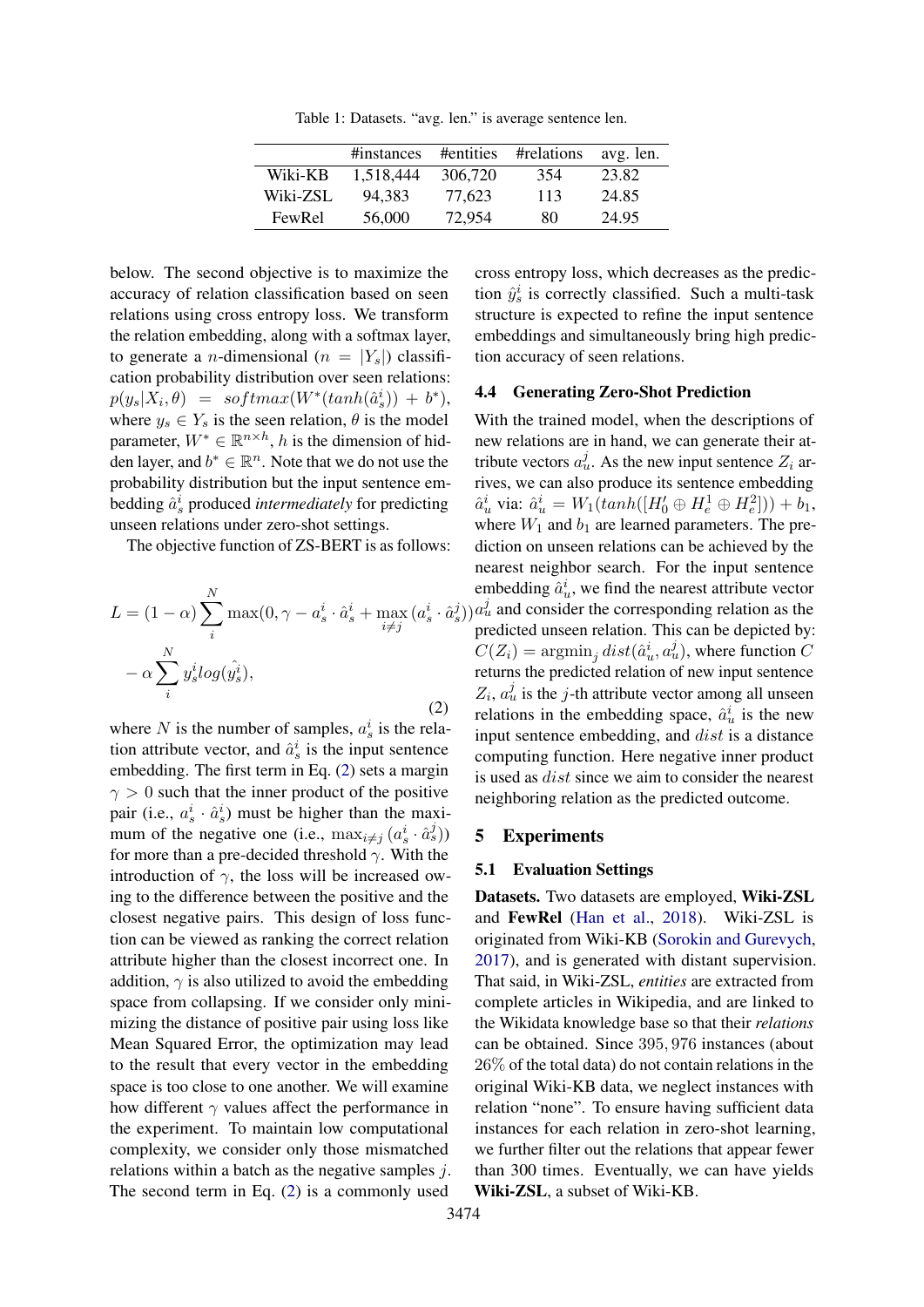On the other hand, FewRel [\(Han et al.,](#page-8-7) [2018\)](#page-8-7) is compiled by a similar way to collect entity-relation triplet with sentences, but had been further filtered by crowd workers. This ensures the data quality and class balance. Although FewRel is originally proposed for few-shot learning, it is also suitable for zero-shot learning as long as the relation labels within training and testing data are disjoint. The statistics of Wiki-KB, Wiki-ZSL and FewRel datasets are shown in Table [1.](#page-4-1)

**ZSL Settings.** We randomly select  $m$  relations as *unseen* ones ( $m = |Y_u|$ ), and randomly split the whole dataset into training and testing data, meanwhile ensuring that these  $m$  relations do not appear in training data so that  $Y_s \cap Y_u = \emptyset$ . We repeat the experiment 5 times for random selection of  $m$ relations and random training-testing splitting, and report the average results. We will also vary  $m$ to examine how performance is affected. We use *Precision* (P), *Recall* (R), and *F1* as the evaluation metrics. As for the hyperparameters and configuration of ZS-BERT, we use Adam [\(Kingma and Ba,](#page-8-8) [2014\)](#page-8-8) as the optimizer, in which the initial learning rate is  $5e - 6$ , the hidden layer size is 768, the dimension of input sentence embedding and attribute vector is 1024, the batch size is 4,  $\gamma = 7.5$ , and  $\alpha = 0.4$ .

Competing Methods. The compared methods consist of two categories, supervised relation extraction (SRE) models and text entailment models. The former includes CNN-based SRE [\(Zeng et al.,](#page-9-13) [2014\)](#page-9-13), Bi-LSTM SRE [\(Zhang et al.,](#page-9-14) [2015\)](#page-9-14), Attentional Bi-LSTM SRE [\(Zhou et al.,](#page-9-15) [2016\)](#page-9-15), and R-BERT [\(Wu and He,](#page-9-8) [2019\)](#page-9-8). These SRE models use different ways to extract features from the input sentences and perform prediction. They have achieved great performance with fully supervision but fail to carry out zero-shot prediction. To make them capable of zero-shot prediction, also to have fair comparison, instead of originally using a softmax layer to output a probability vector whose dimension is equal to the seen relations, we change the last hidden layer of each SRE competing method to a fully-connected layer with a tanh activation function, and the embedding dimension  $d$  is the same as ZS-BERT. The nearest neighbor search is applied over input sentence embeddings and relation attribute vectors to generate zero-shot prediction.

Two text entailment models, ESIM [\(Chen et al.,](#page-8-6) [2016\)](#page-8-6) and CIM [\(Rocktäschel et al.,](#page-9-9) [2015\)](#page-9-9), are also used for comparison. These two models follow a

<span id="page-5-0"></span>Table 2: Results with different  $m$  values in percentage.

|                         | Wiki-ZSL         |              |       | FewRel       |              |       |
|-------------------------|------------------|--------------|-------|--------------|--------------|-------|
|                         | $m=5$            |              |       | $m = 5$      |              |       |
|                         | $\mathbf{P}$     | $\mathbb{R}$ | F1    | $\mathbf{P}$ | $\mathsf{R}$ | F1    |
| $\overline{\text{CNN}}$ | 30.31            | 32.17        | 30.92 | 36.41        | 38.69        | 37.42 |
| <b>Bi-LSTM</b>          | 36.73            | 40.44        | 38.62 | 41.99        | 50.25        | 45.66 |
| Att Bi-LSTM             | 35.58            | 41.26        | 38.21 | 39.52        | 47.24        | 42.95 |
| <b>R-BERT</b>           | 39.22            | 43.27        | 41.15 | 42.19        | 48.61        | 45.17 |
| <b>ESIM</b>             | 48.58            | 47.74        | 48.16 | 56.27        | 58.44        | 57.33 |
| <b>CIM</b>              | 49.63            | 48.81        | 49.22 | 58.05        | 61.92        | 59.92 |
| <b>ZS-BERT</b>          | 71.54            | 72.39        | 71.96 | 76.96        | 78.86        | 77.90 |
|                         |                  | $m=10$       |       |              | $m=10$       |       |
|                         | P                | $\mathbb{R}$ | F1    | P            | $\mathbb{R}$ | F1    |
| $\overline{\text{CNN}}$ | 20.86            | 23.61        | 22.08 | 22.37        | 28.15        | 24.85 |
| <b>Bi-LSTM</b>          | 25.33            | 27.91        | 26.56 | 24.52        | 32.02        | 27.77 |
| Att Bi-LSTM             | 24.98            | 29.13        | 26.90 | 24.24        | 31.32        | 27.28 |
| <b>R-BERT</b>           | 26.18            | 29.69        | 27.82 | 25.52        | 33.02        | 28.20 |
| <b>ESIM</b>             | 44.12            | 45.46        | 44.78 | 42.89        | 44.17        | 43.52 |
| <b>CIM</b>              | 46.54            | 47.90        | 45.57 | 47.39        | 49.11        | 48.23 |
| <b>ZS-BERT</b>          | 60.51            | 60.98        | 60.74 | 56.92        | 57.59        | 57.25 |
|                         | $m=15$<br>$m=15$ |              |       |              |              |       |
|                         | P                | R            | F1    | P            | R            | F1    |
| $\overline{\text{CNN}}$ | 14.58            | 17.68        | 15.92 | 14.17        | 20.26        | 16.67 |
| <b>Bi-LSTM</b>          | 16.25            | 18.94        | 17.49 | 16.83        | 27.62        | 20.92 |
| Att Bi-LSTM             | 16.93            | 18.54        | 17.70 | 16.48        | 26.36        | 20.28 |
| <b>R-BERT</b>           | 17.31            | 18.82        | 18.03 | 16.95        | 19.37        | 18.08 |
| <b>ESIM</b>             | 27.31            | 29.62        | 28.42 | 29.15        | 31.59        | 30.32 |
| <b>CIM</b>              | 29.17            | 30.58        | 29.86 | 31.83        | 33.06        | 32.43 |
| <b>ZS-BERT</b>          | 34.12            | 34.38        | 34.25 | 35.54        | 38.19        | 36.82 |

well-known implementation [\(Obamuyide and Vla](#page-9-6)[chos,](#page-9-6) [2018\)](#page-9-6) that formulates zero-shot relation extraction as a text entailment task, which accepts sentence and relation description as input, and output a binary label indicating whether they are semantically matched. ESIM uses bi-LSTM [\(Hochreiter](#page-8-9) [and Schmidhuber,](#page-8-9) [1997;](#page-8-9) [Graves and Schmidhu](#page-8-10)[ber,](#page-8-10) [2005\)](#page-8-10) to encode two input sequences, passes them through the local inference model, and produces the prediction via a softmax layer. CIM replaces the bi-LSTM block with a conditional version, i.e., the representation of sentence is conditioned on its relation description. Note that although there exist other zero-shot relation extraction approaches such as the approach proposed by [Levy et al.](#page-9-5) [\(2017\)](#page-9-5), their approach to formulate the ZSL task and their data requirement are quite different with our present work. To be specific, their method requires pre-defined question template, whereas our model does not. Hence it would be unfair to compare with those approaches.

#### 5.2 Experimental Results

Main Results. The experiment results by varying m unseen relations are shown in Table [2.](#page-5-0) First, it can be apparently found that the proposed ZS-BERT steadily outperforms the competing methods over two datasets when targeting at different numbers of unseen relations. The superiority of ZS-BERT gets more significant on  $m = 5$ . Such results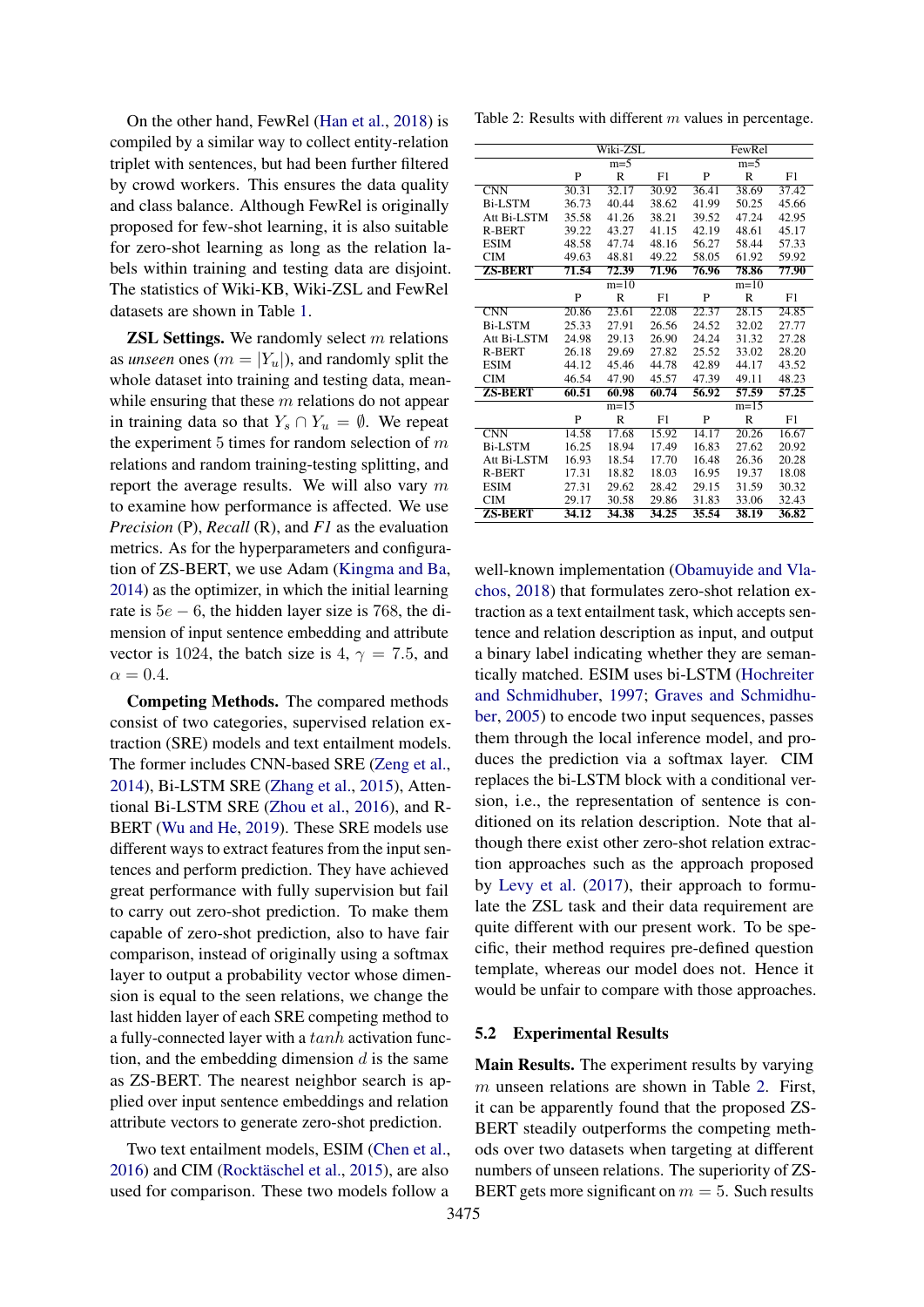<span id="page-6-0"></span>

Figure 3: Effects on varying the margin parameter  $\gamma$ and balance coefficient  $\alpha$  with  $m=10$  on both datasets.

<span id="page-6-1"></span>

Figure 4: Left: Results of ZS-BERT with different fractions of unseen instances availble for training, in which 0.0 refers to the zero-shot result. Right: Results on different distance functions and varied m.

not only validate the effectiveness of leveraging relation descriptions, but also prove the usefulness of the proposed multi-task learning structure that better encodes the semantics of input sentences and have relation attribute vectors been differentiated from each other. Second, although the text entailment models ESIM and CIM perform well among competing methods, their performance is still obviously lower than ZS-BERT. The reason is that their approaches cannot precisely distinguish the semantics of input sentences and relation descriptions in the embedding space. Third, we also find that the improvement of  $ZS$ -BERT gets larger when  $m$  is smaller. Increasing  $m$  weakens the superiority of ZS-BERT. It is straightforward that as the number of unseen relations increases, it becomes more difficult to predict the right relation since the possible choices have increased. We also speculate another underlying reason is that although ZS-BERT can effectively capture the latent attributes for each relation, relations themselves could be to some extent semantically similar to one another, and more unseen relations will increase the possibility that obtains a predicted relation that is semantically close but actually wrong. To verify this conjecture, we will give an example in the case study.

Hyperparameter Sensitivity. We examine how

primary hyperparameters, including the value of margin parameter  $\gamma$  and the balance coefficient  $\alpha$ in Eq. [2,](#page-4-0) affect the performance of ZS-BERT. By fixing  $m = 10$  and varying  $\gamma$  and  $\alpha$ , the results in terms of F1 scores on two datasets are exhibited on Figure [3.](#page-6-0) It is noteworthy that  $\gamma$  does have an impact on performance, since it brings the condition on whether to increase the loss value, which is determined by the difference between the positive pair and negative pair. Nevertheless, not always the higher values of  $\gamma$  lead to better performance. This is reasonable that when  $\gamma$  is too low, the distance between the positive pair and negative pair would not be far enough. Thus, when performing nearest neighbor search, it is more likely to reach the wrong relations. In contrast, when  $\gamma$  gets too high, it is hard for the training process to converge at the point that the distance between relations is expected to be that high. We would suggest setting  $\gamma = 7.5$  to derive satisfying results across datasets. As for the balance coefficient  $\alpha$  in the loss function, we find that  $\alpha = 0.4$  can achieve the best performance, indicating that the margin loss plays a more significant role in training ZS-BERT. Also notice that when  $\alpha = 1.0$ , the performance drops dramatically, showing that the margin loss is essential to our model. This is also reasonable that since our model relies on the quality of embeddings, therefore totally relying on cross entropy loss leads to failure of zero-shot prediction. The better separation between embeddings of different relations, the more likely our model can generate the accurate zero-shot prediction. In addition, while the nearest neighbor search is performed to generate the zero-shot prediction, we think the choice of distance computing function  $dist()$  can also be an hyperparameter. By applying inner product, Euclidean distance, and the cosine similarity as  $dist()$ in ZS-BERT, we report their F1 scores with different m on two datasets in the right of Figure [4.](#page-6-1) The results inform us that inner product is a proper distance function for zero-shot relation extraction with ZS-BERT.

Few-shot Prediction. To understand the capability of ZS-BERT, we conduct the experiment of few-shot prediction. By following the setting of an existing work [\(Obamuyide and Vlachos,](#page-9-6) [2018\)](#page-9-6), we make a small fraction of unseen data instances available at the training stage. That said, for each originally unseen relation, we move a small fraction of its sentences, along with the relation de-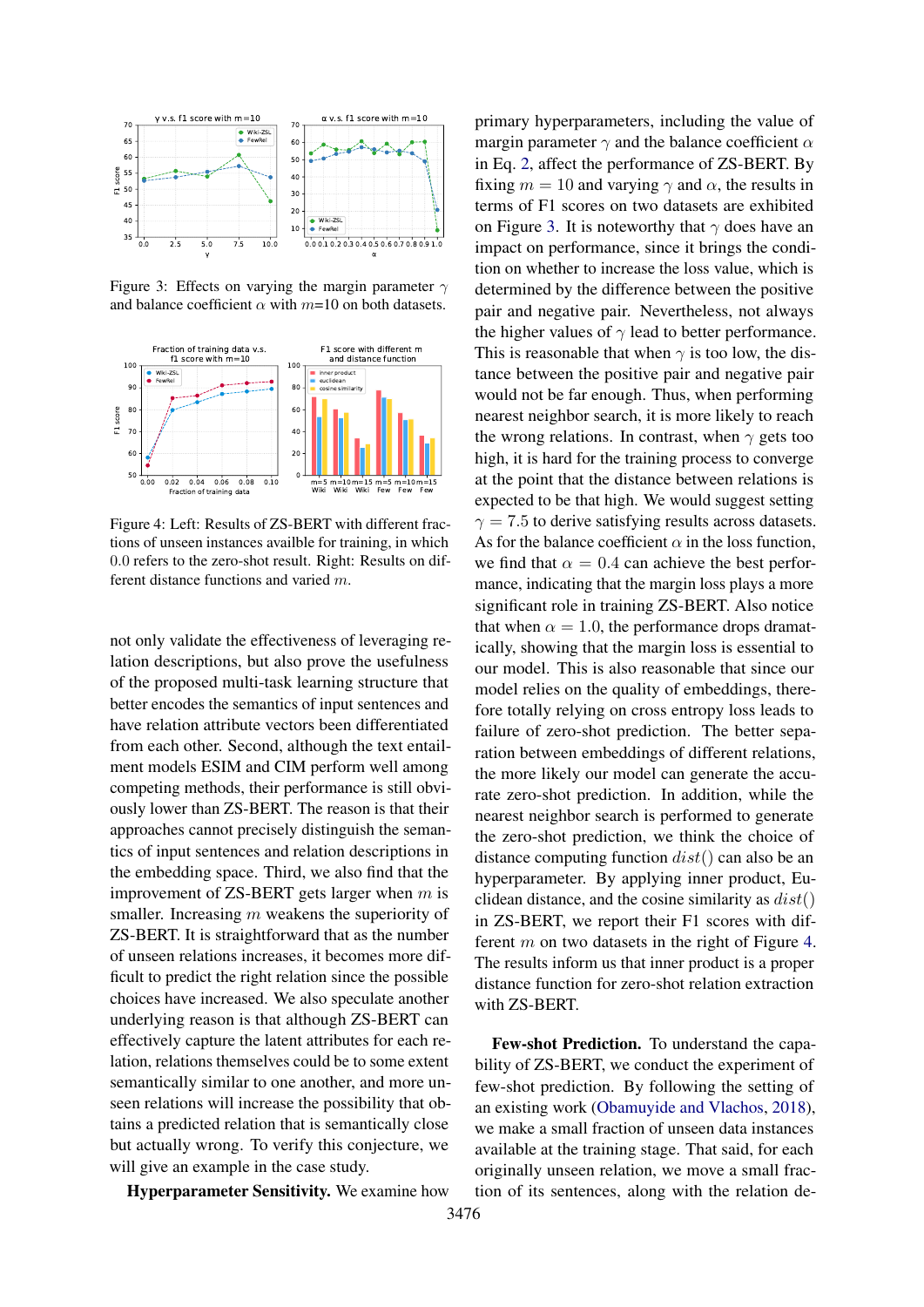<span id="page-7-1"></span>

Figure 5: t-SNE visualization of the sentence embeddings for similar (a)(c) and dissimilar relations (b)(d).

<span id="page-7-0"></span>Table 3: List of four cases, in which head and tail entities are highlighted by green and blue, respectively.

|     | <b>Input Sentence</b>                                                                                                                                          | True           | Predicted        |
|-----|----------------------------------------------------------------------------------------------------------------------------------------------------------------|----------------|------------------|
| (1) | When promoting <b>Anaconda</b> , <b>Minaj</b> confirmed<br>plans of a tour in support of The Pinkprint in<br>an interview with Carson Daly on AMP Radio.       | tracklist      | publisher        |
| (2) | Heaven and Hell as they are understood in Christian<br>theology are roughly analogous to the Jewish Olam<br>habah and Gehenna, with certain major differences. | opposite<br>of | influenced<br>by |
| (3) | (TOEO) was an MMORPG set in the world of the<br>popular Namco PlayStation title, Tales of Eternia.                                                             | publisher      | manufacturer     |
| (4) | The inverse of <b>admittance</b> is <b>impedance</b> ,<br>and the real part of admittance is conductance.                                                      | opposite<br>of | influenced<br>by |

scription, from the testing to the training stage. By varying the fraction in x-axis, we report the results of few-shot prediction in Figure [4.](#page-6-1) We can find that that ZS-BERT can reach about 80% on F1 score with only 2% of unseen instances as supervision. Such results demonstrate the ability to recognize rare samples and the capability of few-shot learning for the proposed ZS-BERT. As expected, the more instances belonging to unseen relations available at the training stage, the higher the F1 score is. When the fraction equals to 10%, ZS-BERT can even achieve 90% F1 score on Wiki-ZSL dataset.

#### 5.3 Case Study

We categorize four types of incorrectly predicted unseen relations for the analysis: (1) The predicted relation is not precise for the targeted entity pair but may be suitable for other entities that also appear in the sentence. (2) The true relation is not appropriate because it comes from distant supervision. (3) The predicted relation is ambiguous or is a synonym of other relations. (4) The relation is wrongly predicted but should be able to be correctly classified. For each of these four types, we provide an example listed in Table [3.](#page-7-0) In case (1), the targeted entities are Anaconda and The Pinkprint, and ZS-BERT yields *publisher* as the prediction, which is actually correct if the targeted entities are Anaconda and Minaj. This shows ZS-BERT is able to infer the possible relation for entities in the

given sentence, but sometimes could be misled by non-targeted entities even though we have an entity mask to indicate the targeted entities. In case (2), it shows the noise originated from distant labeling. That is, even human being cannot identify the relation between Heaven and Hell is *opposite of* in this specific sentence. They just happened to appear together and their relation recorded in Wikidata is *opposite of*. In case (3), the predicted unseen relation is *manufacturer*, while the ground truth is *publisher*. Both *manufacturer* and *publisher* describe someone make or produce something, although their domains are slightly different. This exhibits the capability of ZS-BERT to identify the input sentence with an *abstract* attribute because relations possessing similar semantics will have similar attribute vectors in the embedding space. Finally, in case (4), the model gives a wrong prediction that is not even close or related, which may due to the noise or information loss when transferring knowledge between relations.

Among these four groups, we are especially interested in case (3) since the semantic similarity between relations in the embedding space greatly impacts the performance. We select five semanticallydistant relations, and the other five relations that possess similar semantics between two or three of them, to inspect their distributions in the embedding space. We feed sentences with these relations and generate their embeddings using ZS-BERT and R-BERT [\(Wu and He,](#page-9-8) [2019\)](#page-9-8) for comparison. We choose R-BERT because it is the strongest embedding-based competing method for zero-shot prediction by nearest neighbor search. Note that since the predictions by text entailmentbased models, ESIM and CIM, neither resort to similarity search nor directly predict unseen relation at one time, we cannot have them compared in this analysis. We visualize the embedding space by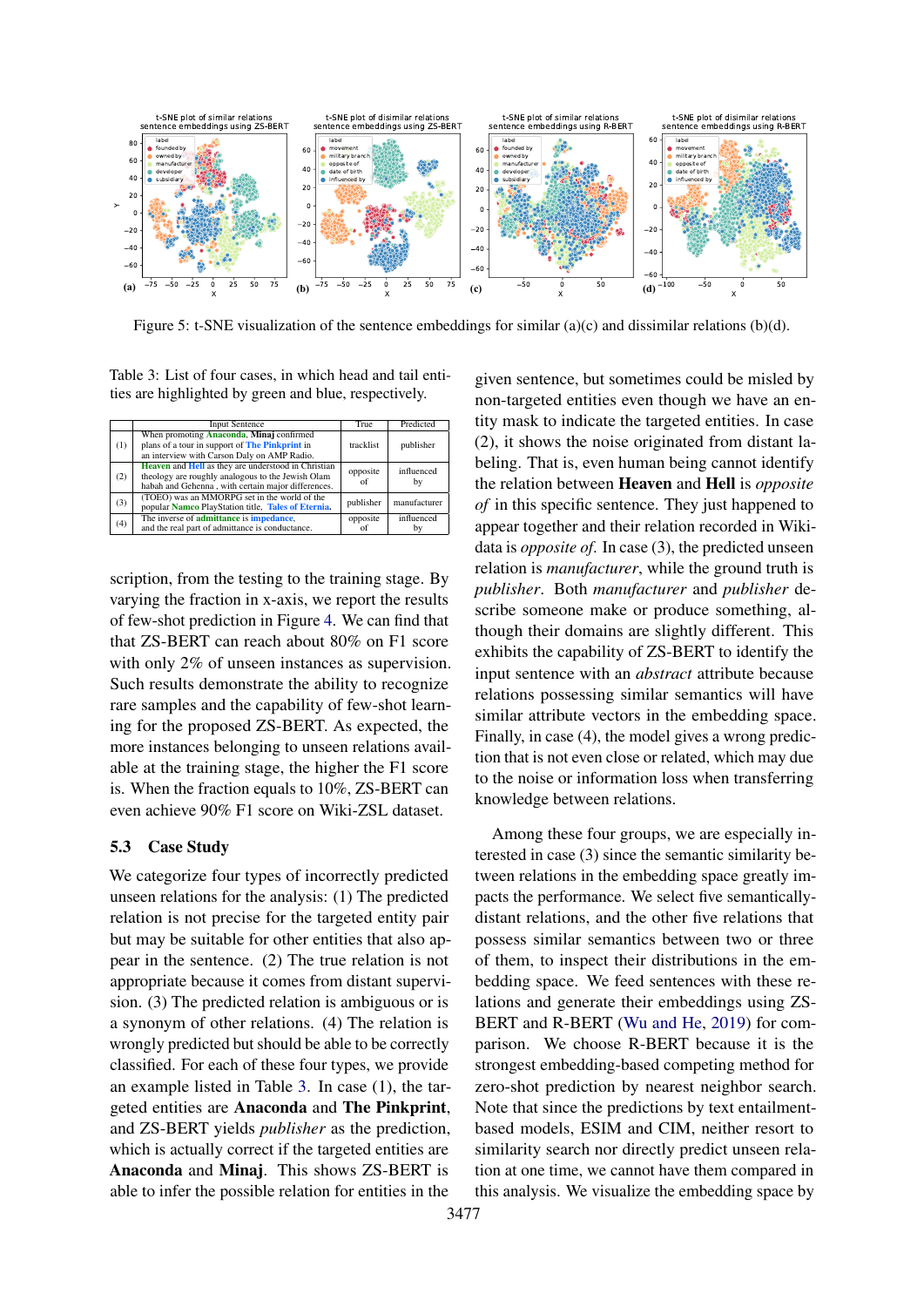t-SNE [\(Maaten and Hinton,](#page-9-16) [2008\)](#page-9-16), as shown in Figure [5.](#page-7-1) We can find that when the relations are somewhat similar in their meanings (Figure  $5(a)(c)$  $5(a)(c)$ ), some of the data points are mingled with different clusters, as they indeed have close semantic relationships. Take *subsidiary* and *owned by* as examples, *Company A is a subsidiary of company B* and *Company A is owned by company B* refer to the same thing. This happens on both ZS-BERT and R-BERT but to a different extent. It is obvious that the embeddings produced by R-BERT are more tangled. We also plot the other five relations that there is no ambiguity among them (Figure  $5(b)$  $5(b)$ , $(d)$ ). Apparently their embeddings are more separated between different relations. It is also obvious that the embeddings generated by ZS-BERT lead to larger inter-relation distance. This again exhibits the usefulness of the proposed ranking loss and multi-task learning structure.

## 6 Conclusions

In this work, we present a novel and effective model, ZS-BERT, to tackle the zero-shot relation extraction task. With the multi-task learning structure and the quality of contextual representation learning, ZS-BERT can not only well embed input sentences to the embedding space, but also substantially improve the performance. We have also conducted extensive experiments to study different aspects of ZS-BERT, from hyperparameter sensitivity to case study, and eventually show that ZS-BERT can steadily outperform existing relation extraction models under zero-shot settings. Furthermore, learning effective embeddings for relations might also be helpful to semi-supervised learning or few-shot learning by utilizing prototypes of relations as the auxiliary information.

### Acknowledgements

This work is supported by Ministry of Science and Technology (MOST) of Taiwan under grants 109-2636-E-006-017 (MOST Young Scholar Fellowship) and 109-2221-E-006-173, and also by Academia Sinica under grant AS-TP-107-M05.

## References

<span id="page-8-1"></span>J. L. Ba, K. Swersky, S. Fidler, and R. Salakhutdinov. 2015. Predicting deep zero-shot convolutional neural networks using textual descriptions. In *2015 IEEE International Conference on Computer Vision (ICCV)*, pages 4247–4255.

- <span id="page-8-6"></span>Qian Chen, Xiaodan Zhu, Zhenhua Ling, Si Wei, Hui Jiang, and Diana Inkpen. 2016. Enhanced lstm for natural language inference. *arXiv preprint arXiv:1609.06038*.
- <span id="page-8-4"></span>Jacob Devlin, Ming-Wei Chang, Kenton Lee, and Kristina Toutanova. 2019. BERT: Pre-training of deep bidirectional transformers for language understanding. In *Proceedings of the 2019 Conference of the North American Chapter of the Association for Computational Linguistics: Human Language Technologies, Volume 1 (Long and Short Papers)*, pages 4171–4186, Minneapolis, Minnesota. Association for Computational Linguistics.
- <span id="page-8-5"></span>Tianyu Gao, Xu Han, Hao Zhu, Zhiyuan Liu, Peng Li, Maosong Sun, and Jie Zhou. 2019. FewRel 2.0: Towards more challenging few-shot relation classification. In *Proceedings of the 2019 Conference on Empirical Methods in Natural Language Processing and the 9th International Joint Conference on Natural Language Processing (EMNLP-IJCNLP)*, pages 6250–6255, Hong Kong, China. Association for Computational Linguistics.
- <span id="page-8-10"></span>Alex Graves and Jürgen Schmidhuber. 2005. Framewise phoneme classification with bidirectional lstm and other neural network architectures. *Neural networks*, 18(5-6):602–610.
- <span id="page-8-7"></span>Xu Han, Hao Zhu, Pengfei Yu, Ziyun Wang, Yuan Yao, Zhiyuan Liu, and Maosong Sun. 2018. FewRel: A large-scale supervised few-shot relation classification dataset with state-of-the-art evaluation. In *Proceedings of the 2018 Conference on Empirical Methods in Natural Language Processing*, pages 4803– 4809, Brussels, Belgium. Association for Computational Linguistics.
- <span id="page-8-9"></span>Sepp Hochreiter and Jürgen Schmidhuber. 1997. Long short-term memory. *Neural computation*, 9(8):1735–1780.
- <span id="page-8-0"></span>Guoliang Ji, Kang Liu, Shizhu He, and Jun Zhao. 2017. Distant supervision for relation extraction with sentence-level attention and entity descriptions. In *Proceedings of the Thirty-First AAAI Conference on Artificial Intelligence*, AAAI'17, page 3060–3066. AAAI Press.
- <span id="page-8-8"></span>Diederik P Kingma and Jimmy Ba. 2014. Adam: A method for stochastic optimization. *arXiv preprint arXiv:1412.6980*.
- <span id="page-8-2"></span>E. Kodirov, T. Xiang, and S. Gong. 2017. Semantic autoencoder for zero-shot learning. In *2017 IEEE Conference on Computer Vision and Pattern Recognition (CVPR)*, pages 4447–4456.
- <span id="page-8-3"></span>C. H. Lampert, H. Nickisch, and S. Harmeling. 2009. Learning to detect unseen object classes by betweenclass attribute transfer. In *2009 IEEE Conference on Computer Vision and Pattern Recognition*, pages 951–958.